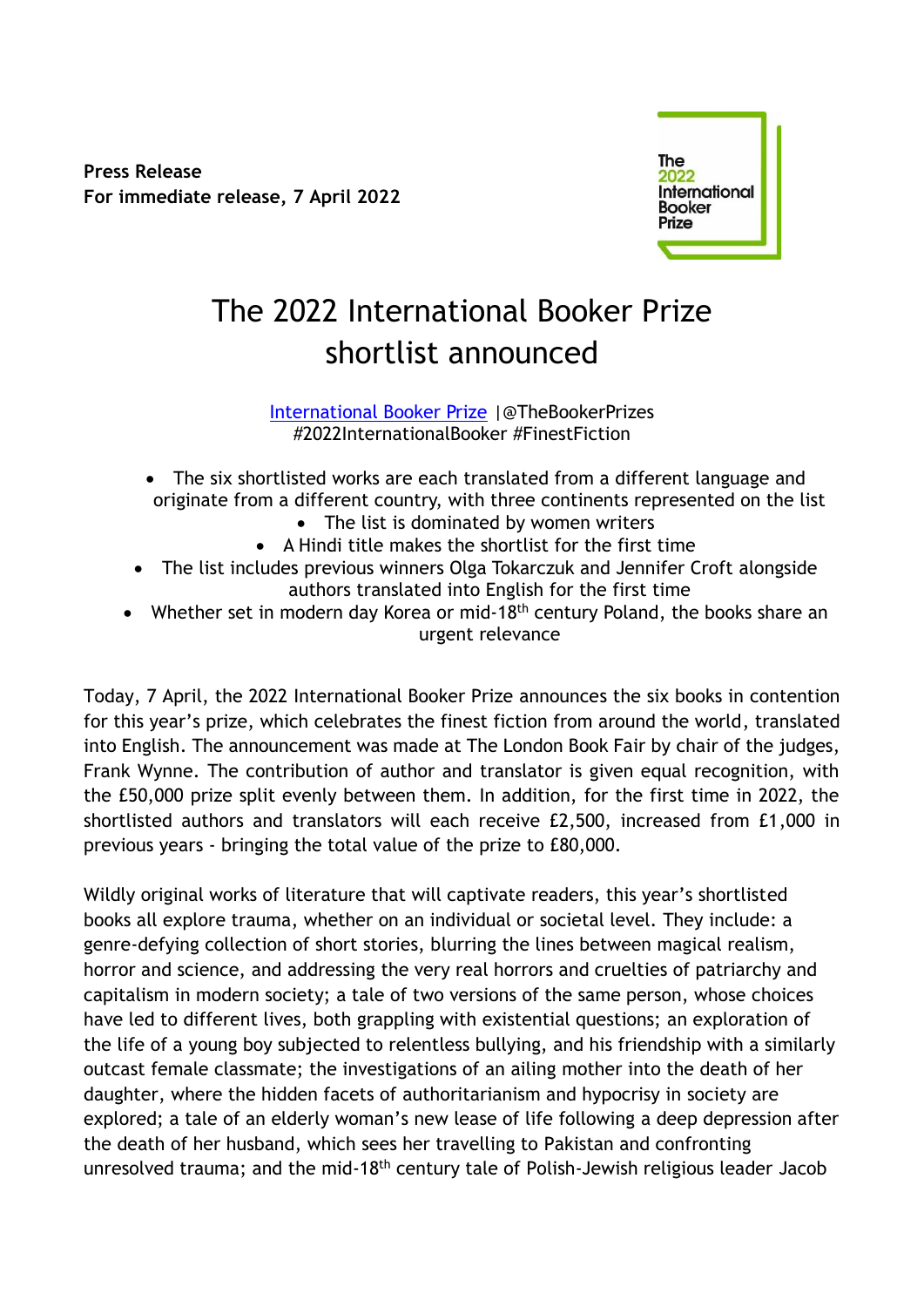Frank, set in multicultural south-eastern Europe, from Lviv to Constantinople.

The 2022 shortlist is:

| <b>Title</b>                    | <b>Author</b>              | <b>Translator</b>          | Original<br>language | <b>Author</b><br>residence | <b>UK Publisher</b><br>or Imprint |
|---------------------------------|----------------------------|----------------------------|----------------------|----------------------------|-----------------------------------|
| <b>Cursed Bunny</b>             | <b>Bora Chung</b>          | Anton Hur                  | Korean               | South Korea                | <b>Honford Star</b>               |
| A New Name:<br>Septology VI-VII | Jon Fosse                  | <b>Damion Searls</b>       | Norwegian            | Norway                     | Fitzcarraldo<br><b>Editions</b>   |
| <b>Heaven</b>                   | Mieko<br>Kawakami          | Sam Bett and<br>David Boyd | Japanese             | Japan                      | Pan<br>Macmillan,<br>Picador      |
| <b>Elena Knows</b>              | Claudia Piñeiro            | <b>Frances Riddle</b>      | Spanish              | Argentina                  | <b>Charco Press</b>               |
| Tomb of Sand                    | Geetanjali<br><b>Shree</b> | Daisy Rockwell             | Hindi                | India                      | <b>Tilted Axis</b><br>Press       |
| The Books of Jacob              | Olga Tokarczuk             | Jennifer Croft             | Polish               | Poland                     | Fitzcarraldo<br>Editions          |

The shortlist is again dominated by independent publishers. Tilted Axis and Honford Star are new to the prize.

The shortlist spans six languages: Korean, Norwegian, Japanese, Spanish, Hindi and Polish, with settings ranging across Europe and Asia, from the mid-18<sup>th</sup> century to modern day.

# **Frank Wynne, chair of the judges, says:**

*'Translation is an intimate, intricate dance that crosses borders, cultures and languages. There is little to compare to the awe and exhilaration of discovering a perfect pairing of writer and translator. As a jury we have had the pleasure of reading many extraordinary books, and choosing a shortlist from among them has been difficult and sometimes heart-breaking. These six titles from six languages explore the borders and boundaries of human experience, whether haunting and surreal, poignant and tender, or exuberant and capricious. In their differences, they offer glimpses of literature from around the world, but they all share a fierce and breath-taking originality that is a testament to the endless inventiveness of fiction.'*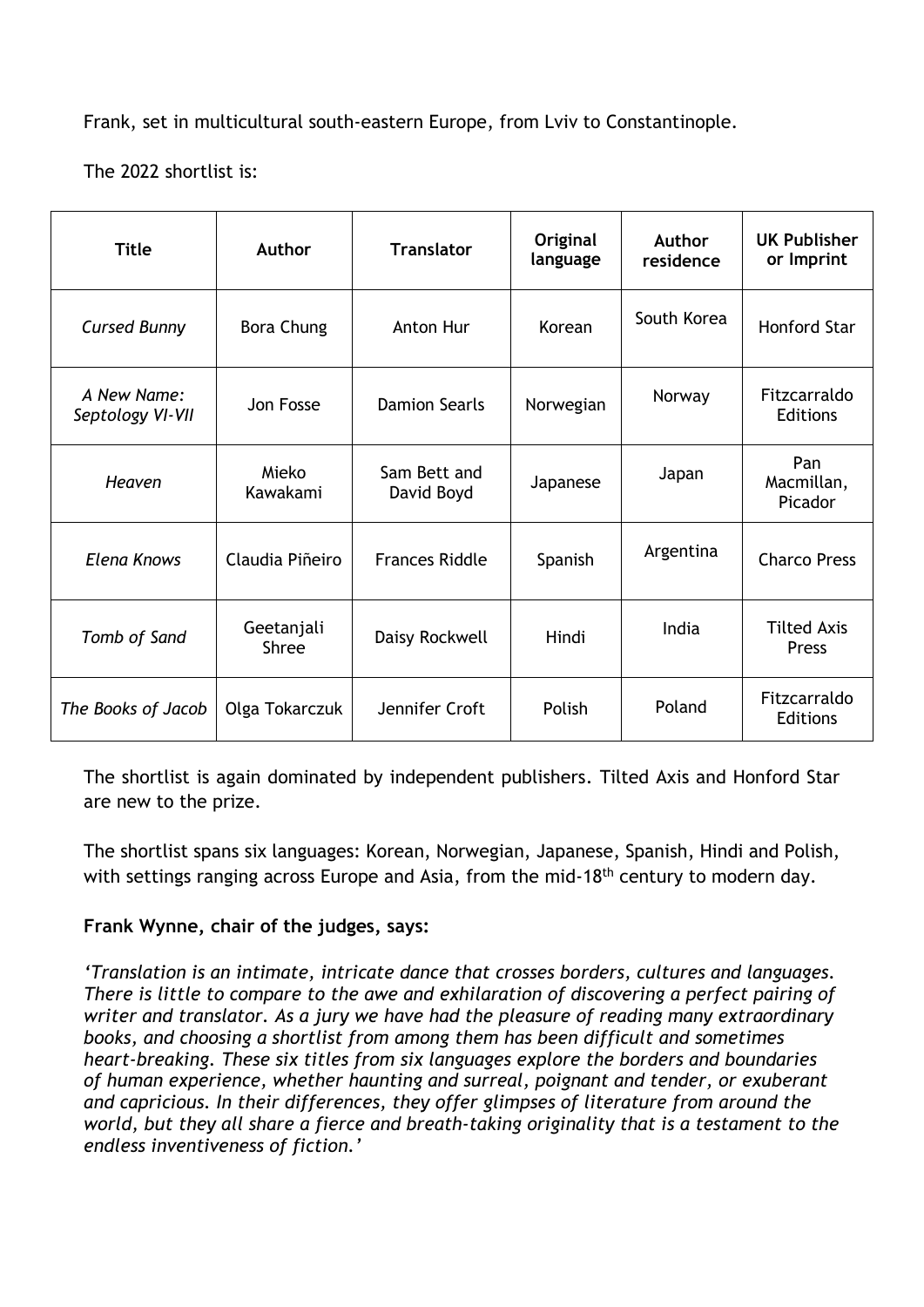The shortlist was selected by the 2022 judging panel consisting of: translator, **Frank Wynne**  (chair); author and academic **Merve Emre**; writer and lawyer **Petina Gappah**; writer, comedian and TV, radio and podcast presenter, **Viv Groskop;** and translator and author **Jeremy Tiang.** This is the first time a translator has chaired the panel.

This year the judges considered 135 books, with a record number of submissions received.

The 2022 International Booker Prize winner will be announced on 26 May 2022 at a ceremony at One Marylebone in London.

The shortlisted and winning authors and translators will take part in [a number of public](https://thebookerprizes.com/whats-on-and-dates-for-your-diary)  [events](https://thebookerprizes.com/whats-on-and-dates-for-your-diary) before and after the winner announcement. These include:

# **Southbank Centre's Queen Elizabeth Hall 22 May 2022, 14.00**

Meet the authors and translators shortlisted for the 2022 International Booker Prize in an afternoon of readings and discussion at Southbank Centre's Queen Elizabeth Hall, chaired by writer and broadcaster Bidisha. More information is available on Southbank Centre's [website.](https://www.southbankcentre.co.uk/whats-on/literature-poetry/international-booker-prize-shortlist-readings?eventId=904847)

**Blackwell's Manchester 24 May 2022, 18.30**

Join the shortlisted translators for the 2022 International Booker Prize for an evening of readings and discussion, chaired by Ellah Wakatama, Editor-at-Large at Canongate Books. Please visit Blackwell's [eventbrite page](https://www.eventbrite.co.uk/e/art-of-translation-international-booker-prize-translators-in-conversation-tickets-310621957637) for further details.

**Hay Festival 29 May 2022, 17.30**

In their first interview since the announcement, join the 2022 International Booker Prize winners in conversation with Viv Groskop. More information is available on Hay Festival's [website.](https://www.hayfestival.com/home)

[Thebookerprizes.com,](http://www.thebookerprizes.com/) the home of The Booker Prizes past and present, was relaunched in 2021. It has a full history of the prize including previous winners, shortlisted authors and judges. It is a hub for year-round editorial content designed to engage readers with both prizes and to foster a lifelong love of reading.

# **– Ends –**

For press enquiries please contact Four Culture: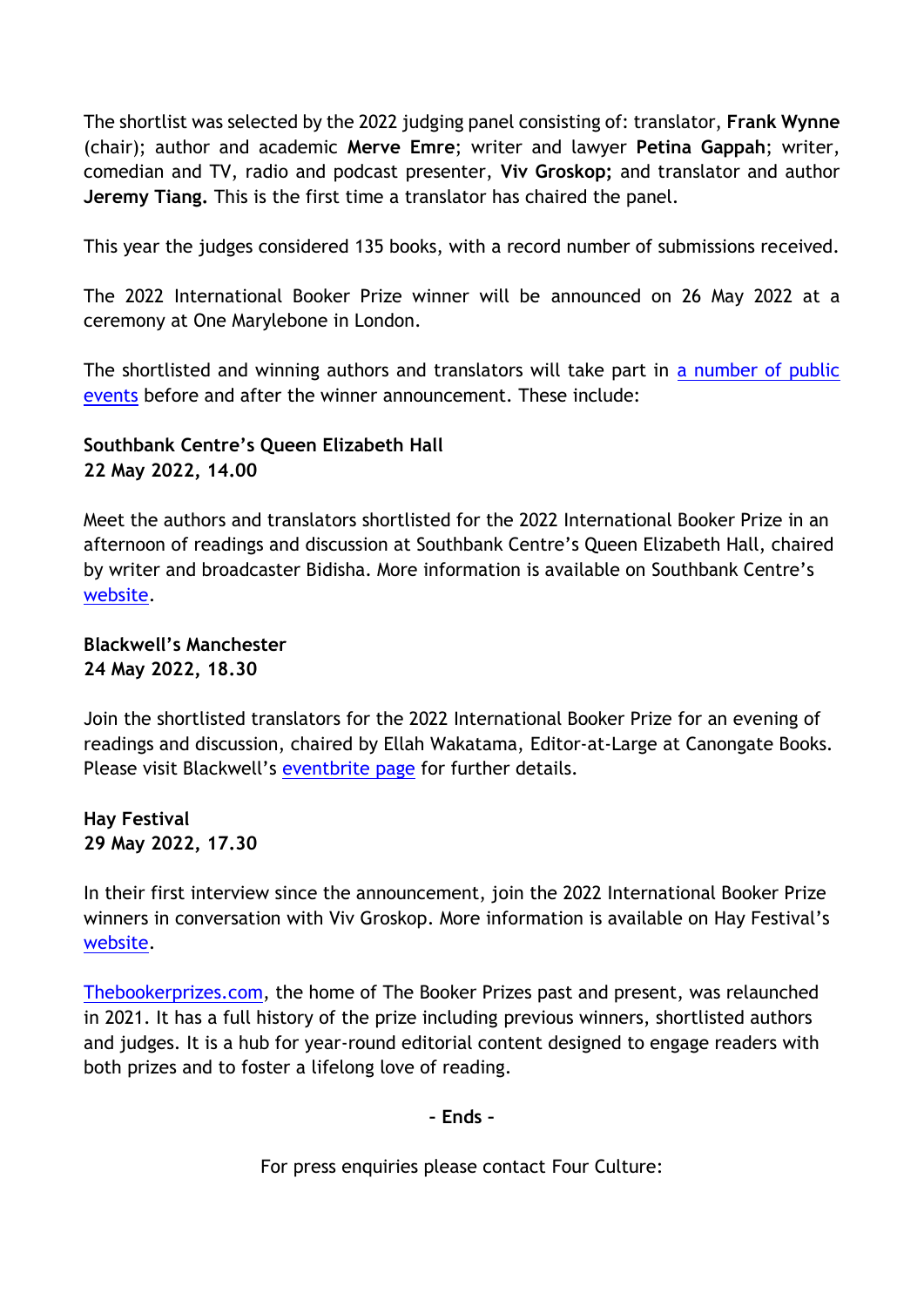Julie Holman | Julie. Holman@fourcommunications.com | 07841 672 393 Olivia Riggon | [Olivia.Riggon@fourcommunications.com](mailto:Olivia.Riggon@fourcommunications.com) | 020 3920 9108

Please find images for authors, translators and book jackets [here.](https://www.flickr.com/photos/themanbookerprizes/sets/)

# **Notes to Editors**

- The International Booker Prize is awarded annually for the best single work of fiction translated into English and published in the UK. It was known until 2019 as the Man Booker International Prize when sponsored by Man Group. The £50,000 prize is divided equally between the author and the translator. From 2022, each shortlisted author and translator receives £2,500. The announcement of the 2021 winner, *At Night All Blood Is Black*, written by David Diop and translated by Anna Moschovakis, was met with both public and critical acclaim. The book's publisher, Pushkin Press, ordered a five-figure reprint the day after the winner announcement. The week following the winner announcement, sales of *At Night All Blood Is Black* saw a 477% sale increase on the week before. President Barack Obama, a keen follower of both of The Booker Prizes, listed *At Night All Blood Is Black* at the top of his summer reading list.
- The Booker Prize for Fiction was first awarded in 1969 and was called The Man Booker Prize for Fiction when sponsored by Man Group from 2002 - 2018. The winner receives £50,000. The 2021 winner was Damon Galgut with *The Promise*. The morning after the announcement, the book was number one on Amazon's bestseller chart. Two weeks after the win, Chatto & Windus announced that it had reprinted 153,000 copies of *The Promise*, having sold 23,878 copies in hardback, 14,622 of which sold in the two weeks following the news, a 1,925% jump in volume compared with the two weeks before.
- The 2022 Booker Prize judging panel is chaired by cultural historian, writer and broadcaster Neil MacGregor, and consists of: academic and broadcaster Shahidha Bari; historian Helen Castor; novelist and critic M John Harrison; and novelist, poet and professor Alain Mabanckou.
- The Booker Prize Foundation is a registered charity (no 1090049) established in 2002. It is responsible for the award of The Booker Prize for Fiction and for The International Booker Prize. The trustees of the Booker Prize Foundation are: Mark Damazer (chair) – freelance journalist and former broadcast executive; Tony Damer (treasurer) – member of the Institute of Chartered Accountants; Nick Barley – director, Edinburgh International Book Festival; Carol Lake – President of the JPMorgan Chase Foundation; Ben Okri - poet and author; MT Rainey – strategist, agency founder and social entrepreneur; Professor Louise Richardson – vice chancellor of the University of Oxford; Nicki Sheard – chief marketing officer, BBC Studios; The Rt Hon. Lord David Willetts – writer, ex-minister and advocate of fairness between the generations.
- The Booker Prize Foundation Advisory Committee, which advises on any changes to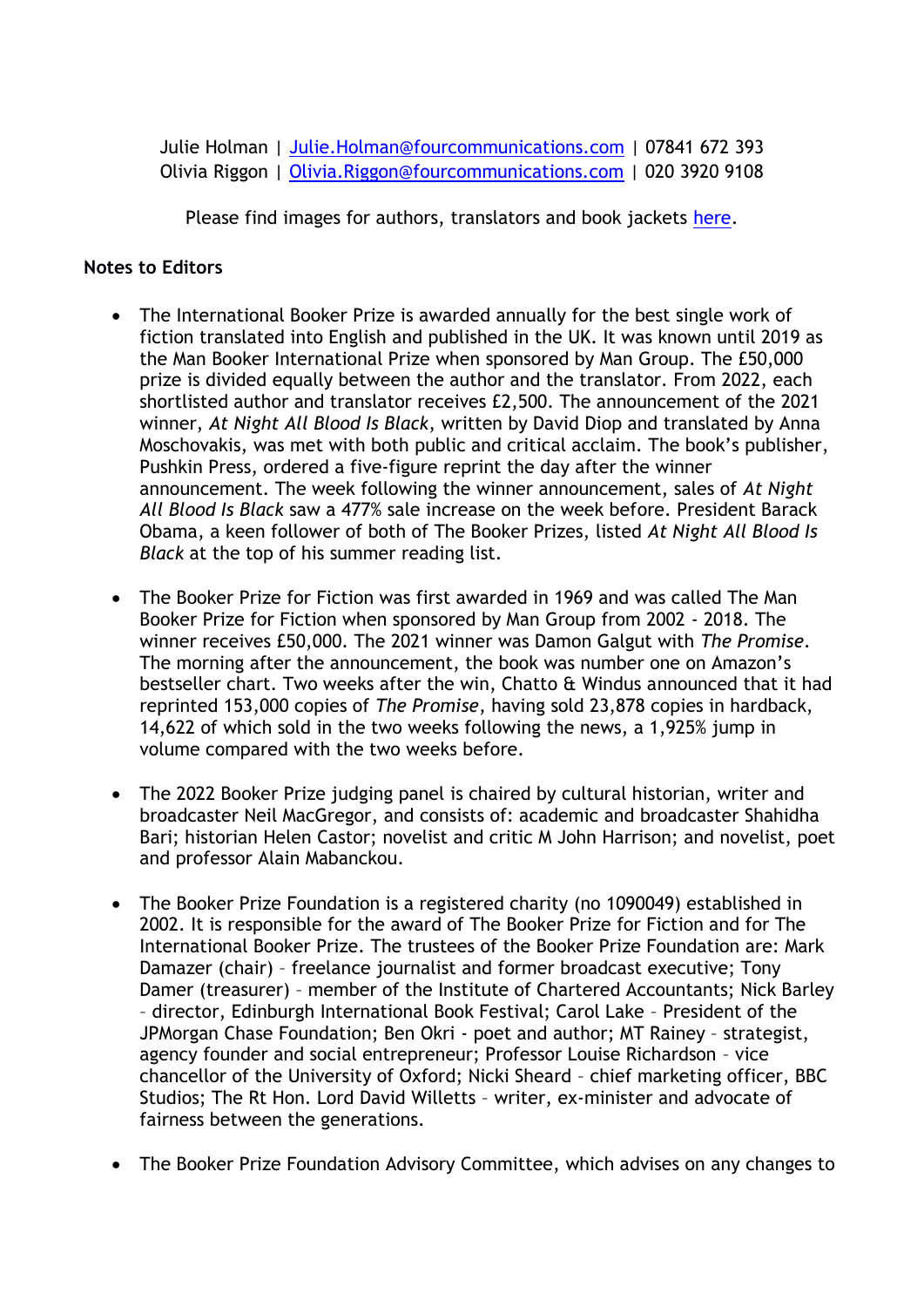the rules and on the selection of the judges, represents all aspects of the book world. Its members are: Nic Bottomley – co-founder, Mr B's Emporium of Reading Delights; Jamie Byng – publisher, Canongate Books; James Daunt – managing director of Waterstones; Jonathan Douglas CBE – director of the National Literacy Trust; Adam Freudenheim – publisher, Pushkin Press; Daniel Hahn OBE - writer and translator; Sharmaine Lovegrove – publisher, Dialogue Books; Emma Paterson – agent, Aitken Alexander Associates; Fiammetta Rocco – senior editor and culture correspondent, *The Economist* and The International Booker Prize Administrator; Eve Smith – Secretary, Booker Prize Foundation; Boyd Tonkin – writer and critic; Helen Williams – Legal Counsel of Booker Group plc. It is chaired by Gaby Wood - Director, Booker Prize Foundation.

- Crankstart, a charitable foundation, is the exclusive funder of The Booker Prize and The International Booker Prize.
- The Director of the Booker Prize Foundation is Gaby Wood. The Administrator of The International Booker Prize is Fiammetta Rocco – senior editor and culture correspondent, *The Economist*.
- Four Culture handles PR, comms and event management for the prizes and provides all events and administrative back-up.
- Booker Group is the UK's leading food & drink wholesaler with branches nationwide and a delivery network. It serves over 400,000 catering customers and 100,000 independent retailers.
- The Booker Prize Foundation has a longstanding partnership with RNIB (Royal National Institute of Blind People). The Foundation funds the production of The Booker Prize for Fiction shortlisted titles in braille, giant print and audio, which the RNIB produces by the date the winner is announced. It also funds the production of the winner of the International Booker Prize in these formats. The accessible versions are then made available to the tens of thousands of blind and partially sighted members of the RNIB Library. People with sight loss have a limited choice of books in accessible formats and often have to wait much longer than their sighted peers for titles to be made available to them – and there are many more books that they will never have the chance to read. The Foundation is working with RNIB to change this story. For further information contact the RNIB PR Team on 020 7391 2223 or pressoffice@rnib.org.uk
- The Booker Prize Foundation has partnered with the National Literary Trust since 2012 to deliver Books Unlocked. The Foundation funds the programme, which has transformed the lives of prisoners and young offenders in the UK by helping them develop a love of reading. Prisoners are able to engage with high-quality writing as copies of The Booker Prize for Fiction and International Booker Prize shortlisted titles are sent out to prison reading groups. These same titles are also serialised as audiobooks on National Prison Radio, which is broadcast into c.80,000 cells, enabling still more prisoners to experience these exceptional stories. Authors go into prisons to discuss their writing directly with reading groups and many also record interviews on National Prison Radio. The shared vision for Books Unlocked is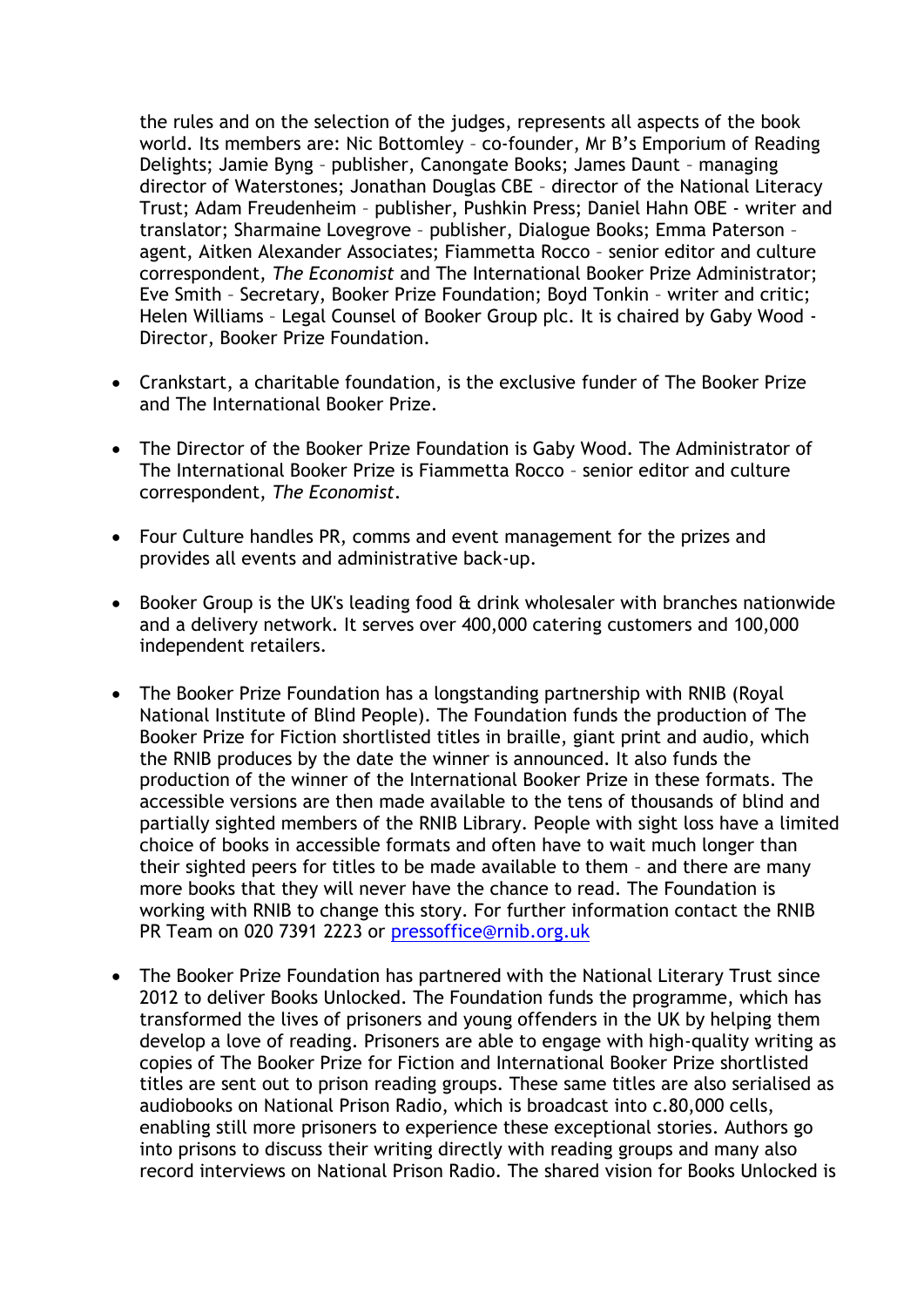to bring about positive change in prisoners' life chances. Since 1993, the National Literacy Trust has led the campaign to transform the future of the UK's most disadvantaged young people by improving their literacy levels: [literacytrust.org.uk/programmes/books-unlocked/](https://literacytrust.org.uk/programmes/books-unlocked/) 

 The Booker Prize Archive was given on loan in 2003 to Oxford Brookes University, where it now resides.

# **2022 International Booker Prize shortlist: Book synopses and biographies**

*Cursed Bunny* **By Bora Chung Translated by Anton Hur from Korean Published by Honford Star**

For further information, please visit [https://thebookerprizes.com/the-booker](https://thebookerprizes.com/the-booker-library/books/cursed-bunny)[library/books/cursed-bunny](https://thebookerprizes.com/the-booker-library/books/cursed-bunny)

# **Publisher's synopsis:**

*Cursed Bunny* is a genre-defying collection of short stories by the Korean author Bora Chung. Blurring the lines between magical realism, horror and science fiction, Chung uses elements of the fantastic and surreal to address the very real horrors and cruelties of patriarchy and capitalism in modern society. Anton Hur's translation skilfully captures the way Chung's prose effortlessly glides from being terrifying to wryly humorous. Winner of a PEN/Haim Grant.

#### **The judges said:**

'While the stories in *Cursed Bunny* by Bora Chung blend elements of horror, fantasy and the surreal, each is viscerally rooted in the real fears and pressures of everyday life. Chung's richly imaginative collection is translated with verve and evident relish by Anton Hur, who shifts effortlessly from playful to harrowing.'

#### **About the author:**

Bora Chung was born in Seoul in 1976. She has written three novels and three collections of short stories. She has an MA in Russian and East European area studies from Yale University and a PhD in Slavic literature from Indiana University. She currently teaches Russian language and literature and science fiction studies at Yonsei University and translates modern literary works from Russian and Polish into Korean.

For further information, please visit [https://thebookerprizes.com/the-booker](https://thebookerprizes.com/the-booker-library/authors/bora-chung)[library/authors/bora-chung](https://thebookerprizes.com/the-booker-library/authors/bora-chung)

# **About the translator:**

Anton Hur was born in Stockholm, Sweden in 1981. He has translated Man Asia Literary Prize-winner Kyung-Sook Shin's *The Court Dancer* and *Violets*, International Booker Prizelonglisted Hwang Sok-yong's *The Prisoner*, and others. He won a PEN/Heim grant for his translation of Bora Chung's *Cursed Bunny.* He lives in Seoul.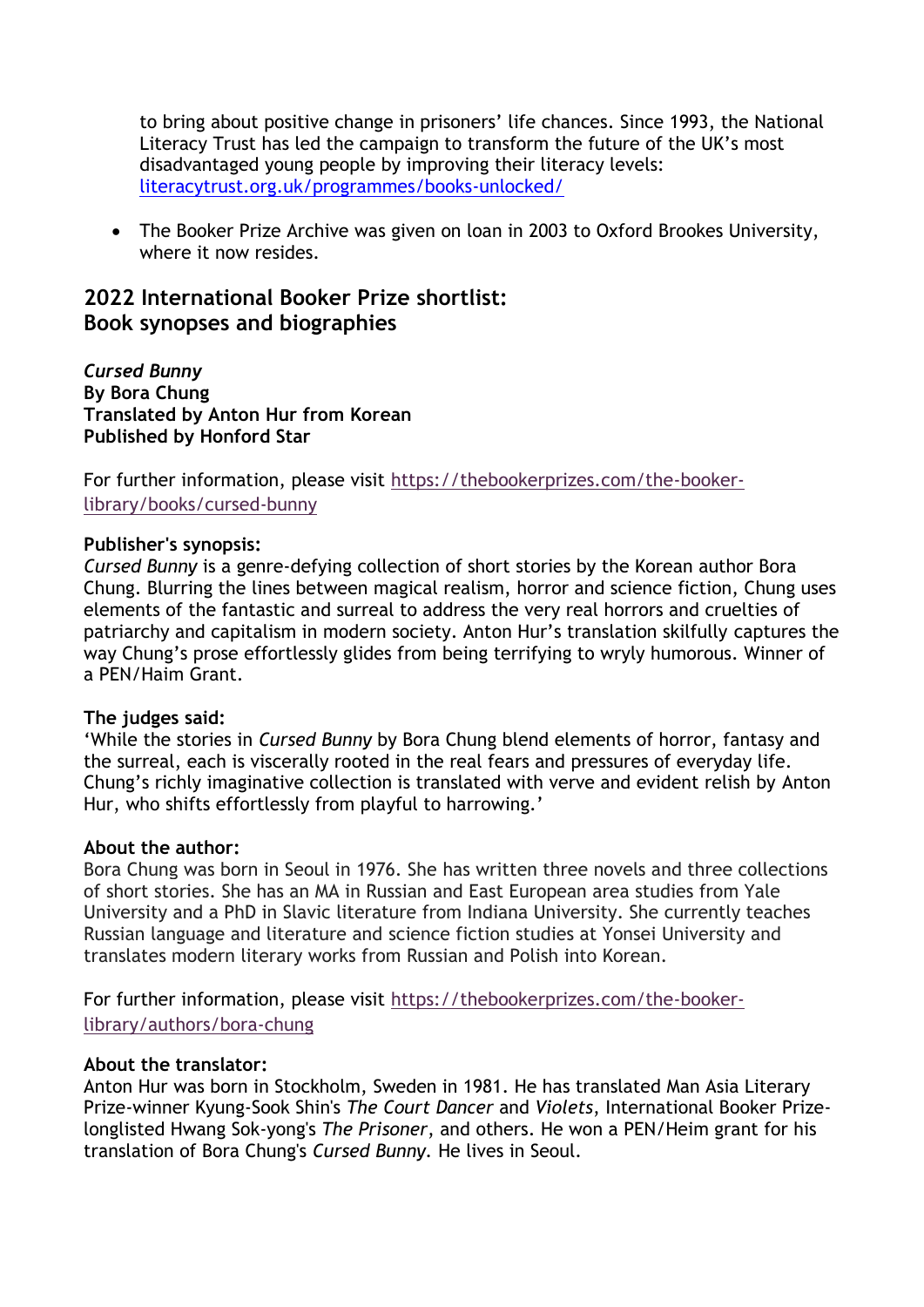For further information, please visit [https://thebookerprizes.com/the-booker](https://thebookerprizes.com/the-booker-library/authors/anton-hur)[library/authors/anton-hur](https://thebookerprizes.com/the-booker-library/authors/anton-hur)

*A New Name: Septology VI-VII*  **By Jon Fosse Translated by Damion Searls from Norwegian Published by Fitzcarraldo Editions**

For further information, please visit [https://thebookerprizes.com/the-booker](https://thebookerprizes.com/the-booker-library/books/a-new-name-septology-vi-vii)[library/books/a-new-name-septology-vi-vii](https://thebookerprizes.com/the-booker-library/books/a-new-name-septology-vi-vii)

# **Publisher's synopsis:**

Asle is an ageing painter and widower who lives alone on the southwest coast of Norway. His only friends are his neighbour, Åsleik, a traditional fisherman-farmer, and Beyer, a gallerist who lives in the city. There, in Bjørgvin, lives another Asle, also a painter but lonely and consumed by alcohol. Asle and Asle are doppelgängers – two versions of the same person, two versions of the same life, both grappling with existential questions.

In this final instalment of Jon Fosse's *Septology*, the major prose work by 'the Beckett of the twenty-first century' (*Le Monde*), Christmas is approaching. Tradition has it that Åsleik and Asle eat lutefisk together, but this year Asle has agreed for the first time to celebrate Christmas with Åsleik and his sister, Guro. On Christmas Eve, Åsleik, Asle, and the dog Bragi take Åsleik's boat out on the Sygnefjord. Meanwhile, we follow the lives of the two Asles as younger adults in flashbacks: the narrator meets his lifelong love, Ales; joins the Catholic Church; starts exhibiting with Beyer; and can make a living by trying to paint away all the pictures stuck in his mind. After a while, Asle and Ales leave the city and move to the house in Dylgja. The other Asle gets married too, but his wedding ends with a sobbing bride and is followed soon after by a painful breakup.

Written in melodious 'slow prose', *A New Name: Septology VI-VII* is a transcendent exploration of the human condition by Jon Fosse, and a radically other reading experience – incantatory, hypnotic, and utterly unique.

# **The judges said:**

*'A New Name*, the final movement in Jon Fosse's monumental *Septology*, draws together art, death, and the idea of God with a vast, gentle grace. Damion Searls' translation unfurls Fosse's slow sentence with immense precision and beauty.'

# **About the author:**

Jon Fosse was born in 1959 on the west coast of Norway and has written over 30 books and 28 plays that have been translated into over 40 languages. His first novel, *Red, Black*, was published in 1983, and was followed by such works as *Melancholia I & II*, *Aliss at the Fire*, and *Morning and Evening*. He is one of the world's most produced living playwrights. In 2007, Fosse became a chevalier of the Ordre national du Mérite of France, and he was awarded the International Ibsen Award in 2010. In 2011, he moved into Grotten, an honorary residence for artists on the grounds of the Royal Palace in Oslo. He was awarded the European Prize for Literature in 2014 and the Nordic Council Literature Prize in 2015. *The Other Name: Septology I-II* was longlisted for the International Booker Prize in 2020. Fosse currently has homes in Bergen, Oslo, and in Hainburg, Austria.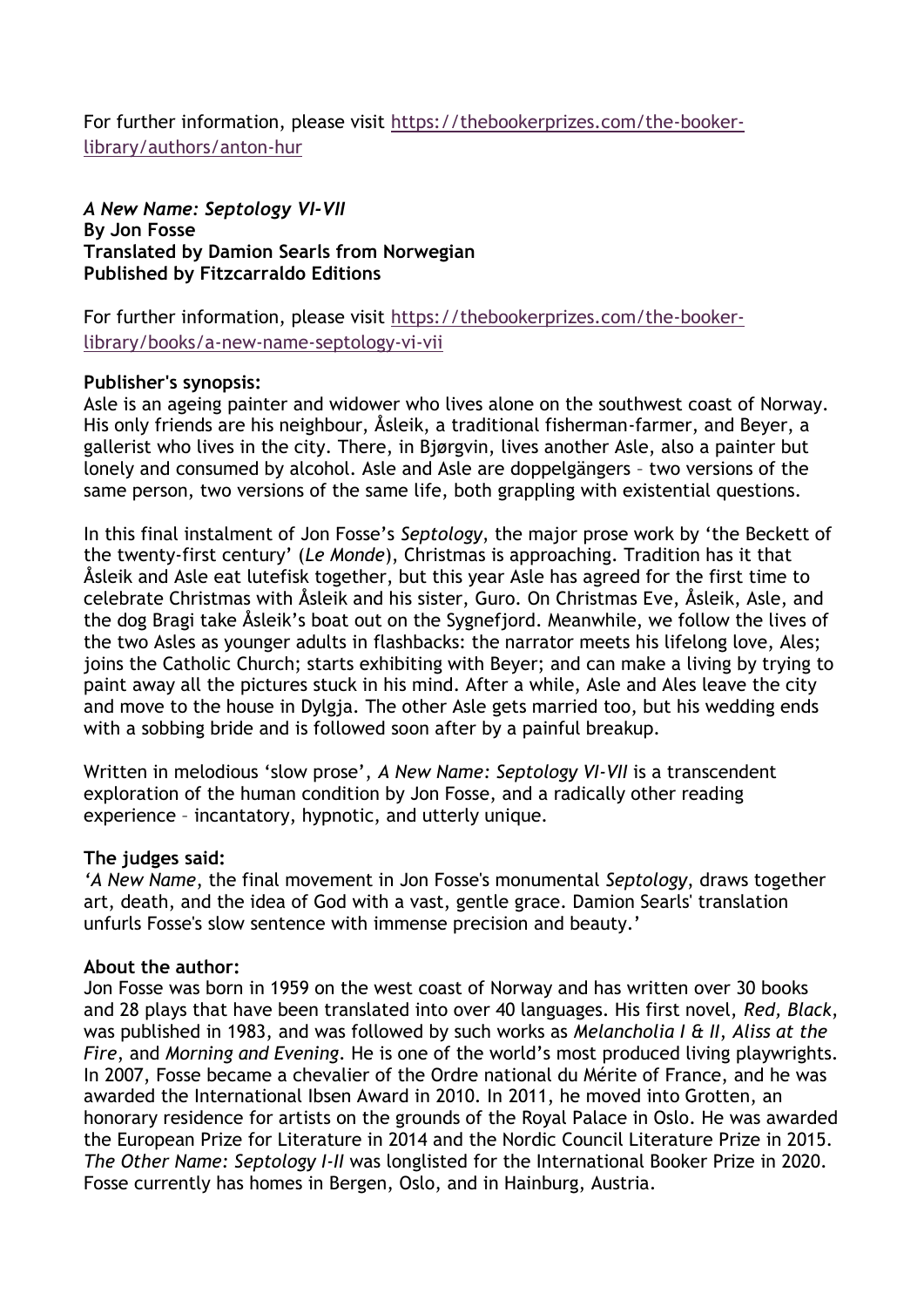# For further information, please visit [https://thebookerprizes.com/the-booker](https://thebookerprizes.com/the-booker-library/authors/jon-fosse)[library/authors/jon-fosse](https://thebookerprizes.com/the-booker-library/authors/jon-fosse)

# **About the translator:**

Damion Searls was born in New York City in 1971 and lives in Minneapolis. He is a translator from German, French, Norwegian and Dutch, and a writer in English. He was longlisted for the 2020 International Booker Prize with Jon Fosse, for *The Other Name: Septology I-II*; he has received Guggenheim, Cullman Center, and two NEA fellowships, and the Schlegel-Tieck Translation Prize for Hans Keilson's *Comedy in a Minor Key*, the PEN Center USA Translation Award for Jon Fosse's *Aliss at the Fire*, and the Helen and Kurt Wolff Translator's Prize for Uwe Johnson's four-volume *Anniversaries*, among other awards. He has also edited a one-volume abridgement of Henry David Thoreau's Journal; his own books include *What We Were Doing* and *Where We Were Going* (stories), *The Inkblots* (a history of the Rorschach Test and biography of its creator, Hermann Rorschach, which has been translated into 10 languages), and *The Philosophy of Translation*.

For further information, please visit [https://thebookerprizes.com/the-booker](https://thebookerprizes.com/the-booker-library/authors/damion-searls)[library/authors/damion-searls](https://thebookerprizes.com/the-booker-library/authors/damion-searls)

### *Heaven* **By Mieko Kawakami Translated by Samuel Bett and David Boyd from Japanese Published by Pan Macmillan, Picador**

For further information, please visit [https://thebookerprizes.com/the-booker](https://thebookerprizes.com/the-booker-library/books/heaven)[library/books/heaven](https://thebookerprizes.com/the-booker-library/books/heaven)

# **Publisher's synopsis:**

Told through the eyes of a 14-year-old boy subjected to relentless bullying, this is a haunting novel of the threat of violence that can stalk our teenage years.

Instead of putting up resistance, the boy suffers in complete resignation. His sole ally is a girl classmate similarly outcast and similarly preyed upon by the bullies of the school. They meet in secret in the hopes of avoiding any further attention and take solace in each other's company, completely unaware that their relationship has not gone unnoticed by their tormentors . . .

*Heaven*, Mieko Kawakami's deceptively simple yet profound work, stands as a testament to her remarkable literary talent. Here she asks us to question the fate of the meek in a society that favours the strong, and the lengths that even children will go in their learned cruelty.

#### **The judges said:**

'An intense, claustrophobic novel, *Heaven* uses its tale of middle-school bullying to enact Nietzsche's critique of morality. The power of Sam Bett and David Boyd's translation lies in its ability to communicate both Mieko Kawakami's abstract, philosophical ideas and her harrowing human drama.'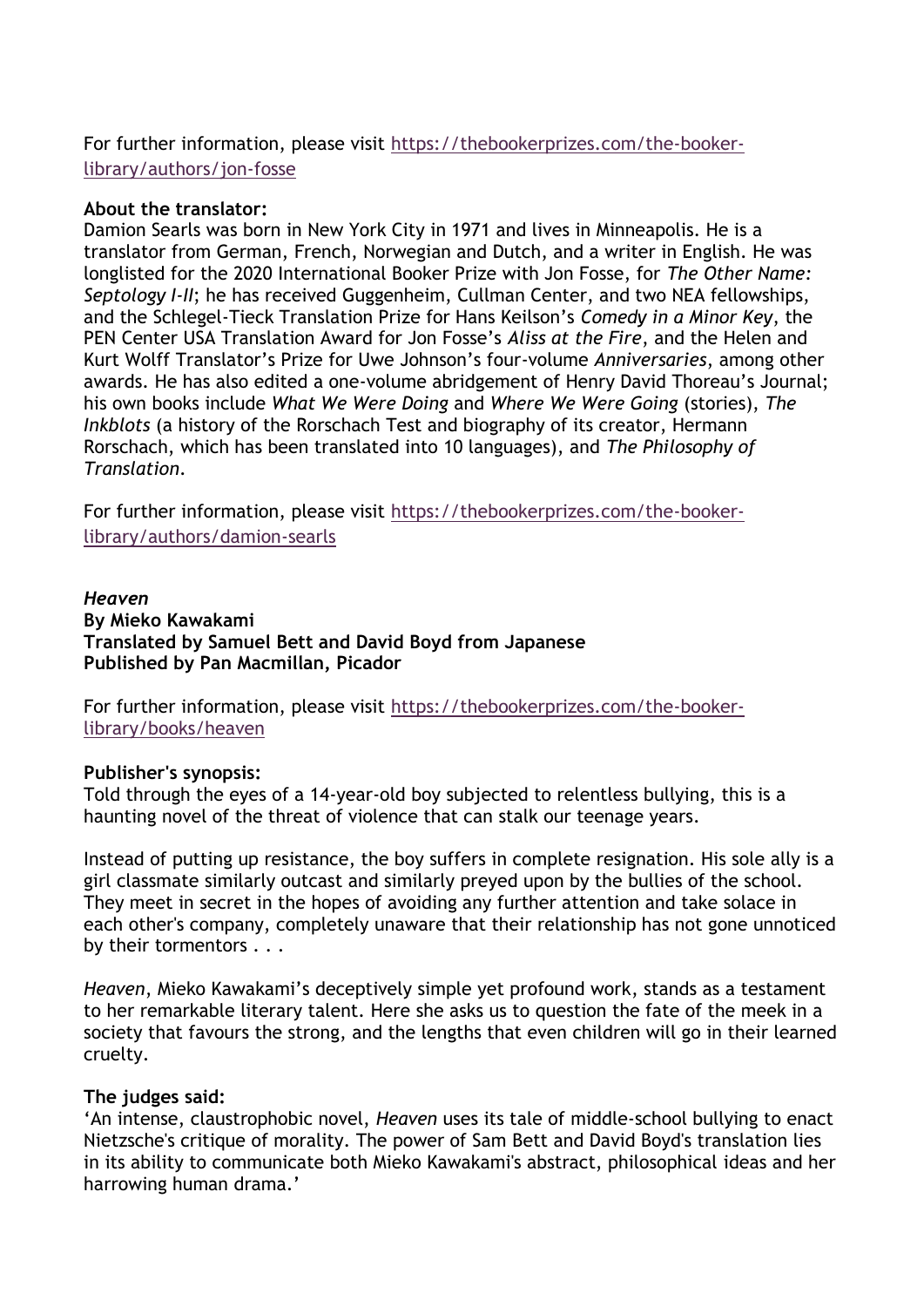#### **About the author:**

Mieko Kawakami was born in Osaka in 1976. She is the author of the internationally bestselling novel, *Breasts and Eggs*, a *New York Times* Notable Book of the Year and one of *TIME*'s Best 10 Books of 2020. Born in Osaka, Kawakami made her literary debut as a poet in 2006, and published her first novella, *My Ego, My Teeth, and the World*, in 2007. Her writing is known for its poetic qualities and its insights into the female body, ethical questions, and the dilemmas of modern society. Her works have been translated into many languages and are available all over the world. She has received numerous prestigious literary awards in Japan for her work, including the Akutagawa Prize, the Tanizaki Prize, and the Murasaki Shikibu Prize. She lives in Tokyo, Japan.

For further information, please visit [https://thebookerprizes.com/the-booker](https://thebookerprizes.com/the-booker-library/authors/mieko-kawakami)[library/authors/mieko-kawakami](https://thebookerprizes.com/the-booker-library/authors/mieko-kawakami)

#### **About the translators:**

Sam Bett is a writer and Japanese translator. Awarded Grand Prize in the 2016 JLPP International Translation Competition, he won the 2019/2020 Japan-U.S. Friendship Commission Prize for his translation of *Star* by Yukio Mishima (New Directions, 2019). Sam has translated fiction by Yoko Ogawa, NISIOISIN and Keigo Higashino as well as essays by Banana Yoshimoto, Haruomi Hosono and Toshiyuki Horie. He is a founder and host of Us&Them, a quarterly Brooklyn-based reading series showcasing the work of writers who translate. With David Boyd, he is co-translating the novels of Mieko Kawakami for Europa Editions. He lives in Portland, Maine.

For further information, please visit: [https://thebookerprizes.com/the-booker](https://thebookerprizes.com/the-booker-library/authors/samuel-bett)[library/authors/samuel-bett](https://thebookerprizes.com/the-booker-library/authors/samuel-bett)

David Boyd is Assistant Professor of Japanese at the University of North Carolina at Charlotte. He has translated novels and stories by Hiroko Oyamada, Masatsugu Ono and Toh EnJoe, among others. His translation of Hideo Furukawa's Slow Boat (Pushkin Press, 2017) won the 2017/2018 Japan-U.S. Friendship Commission (JUSFC) Prize for the Translation of Japanese Literature. With Sam Bett, he is co-translating the novels of Mieko Kawakami for Europa Editions.

For further information, please visit [https://thebookerprizes.com/the-booker](https://thebookerprizes.com/the-booker-library/authors/david-boyd)[library/authors/david-boyd](https://thebookerprizes.com/the-booker-library/authors/david-boyd)

*Elena Knows* **By Claudia Piñeiro Translated by Frances Riddle from Spanish Published by Charco Press**

For further information, please visit [https://thebookerprizes.com/the-booker](https://thebookerprizes.com/the-booker-library/books/elena-knows)[library/books/elena-knows](https://thebookerprizes.com/the-booker-library/books/elena-knows)

**Publisher's synopsis:**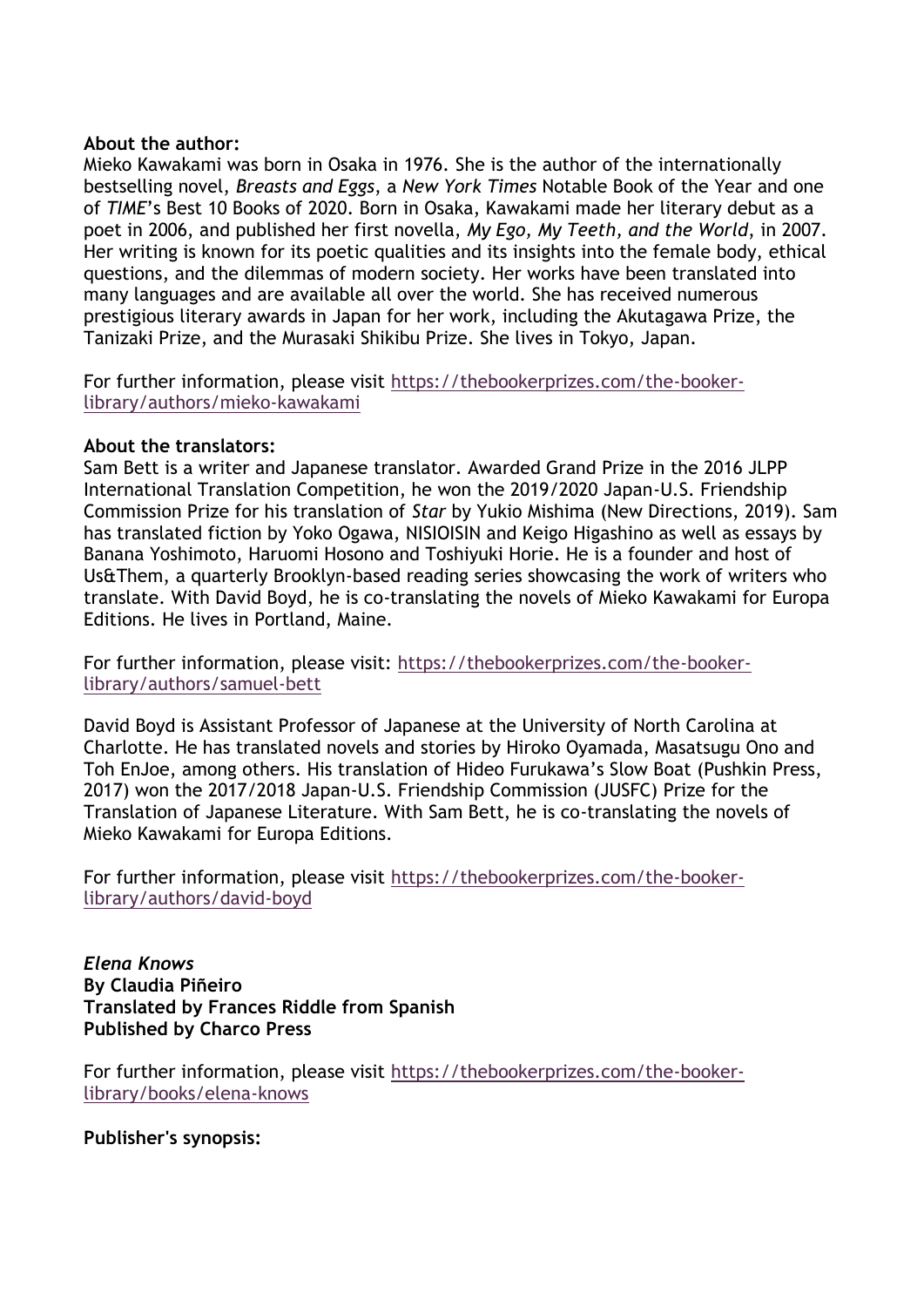From the 'Hitchcock of the River Plate' (*Corriere della Sera*) comes *Elena Knows*, a unique story that interweaves crime fiction with intimate tales of morality and search for individual freedom.

After Rita is found dead in the bell tower of the church she used to attend, the official investigation into the incident is quickly closed. Her sickly mother is the only person still determined to find the culprit. Chronicling a difficult journey across the suburbs of the city, an old debt and a revealing conversation, *Elena Knows* unravels the secrets of its characters and the hidden facets of authoritarianism and hypocrisy in our society.

#### **The judges said:**

*'Elena Knows*, Claudia Piñeiro's short and deeply felt novel, evokes the loneliness of ageing and the uncertainty of memory. Frances Riddle's brutal yet sparing translation suggests the shadows and light of noir without ever eclipsing the very human tragedy at the core of the book.'

#### **About the author:**

As an author and scriptwriter for television, Claudia Piñeiro (Argentina, 1960) has already won numerous national and international prizes, among them the renowned German LiBeraturpreis for *Elena Knows* and the prestigious Sor Juana Inés de la Cruz Prize for *Las grietas de Jara* (A crack in the wall). She is best known for her crime novels which are bestsellers in Argentina, the rest of Latin American and around the world. Many of her novels have been adapted for the big screen. Claudia Piñeiro is the third most translated Argentinean author, after Jorge Luis Borges and Julio Cortázar. More recently, Piñeiro has become a very active figure in the fight for the legalisation of abortion in Argentina and for the legal recognition of writers as workers. Her fiction (as with *Elena sabe*) is stemmed in the detective novel but has recently turned increasingly political. She's been called 'the Hitchcock of the River Plate'.

For further information, please visit [https://thebookerprizes.com/the-booker](https://thebookerprizes.com/the-booker-library/authors/claudia-pineiro)[library/authors/claudia-pineiro](https://thebookerprizes.com/the-booker-library/authors/claudia-pineiro) 

#### **About the translator:**

Frances Riddle was born in Raleigh, North Carolina and lives in Buenos Aires, where she works as a translator, writer, and editor. She holds an MA in translation studies from the University of Buenos Aires and a BA in Spanish literature. Her book-length publications include *A Simple Story* by Leila Guerriero (New Directions, 2017); *Bodies of Summer* by Martín Felipe Castagnet (Dalkey Archive Press, 2017); and *The Life and Deaths of Ethel Jurado* (Hispabooks, 2017). This is her fourth title for Charco Press after *Slum Virgin* by Gabriela Cabezón Cámara (2017), *The German Room* by Carla Maliandi (2018) and *Theatre of War* by Andrea Jeftanovic (2020).

For further information, please visit [https://thebookerprizes.com/the-booker](https://thebookerprizes.com/the-booker-library/authors/frances-riddle)[library/authors/frances-riddle](https://thebookerprizes.com/the-booker-library/authors/frances-riddle)

*Tomb of Sand* **By Geetanjali Shree Translated by Daisy Rockwell from Hindi Published by Titled Axis Press**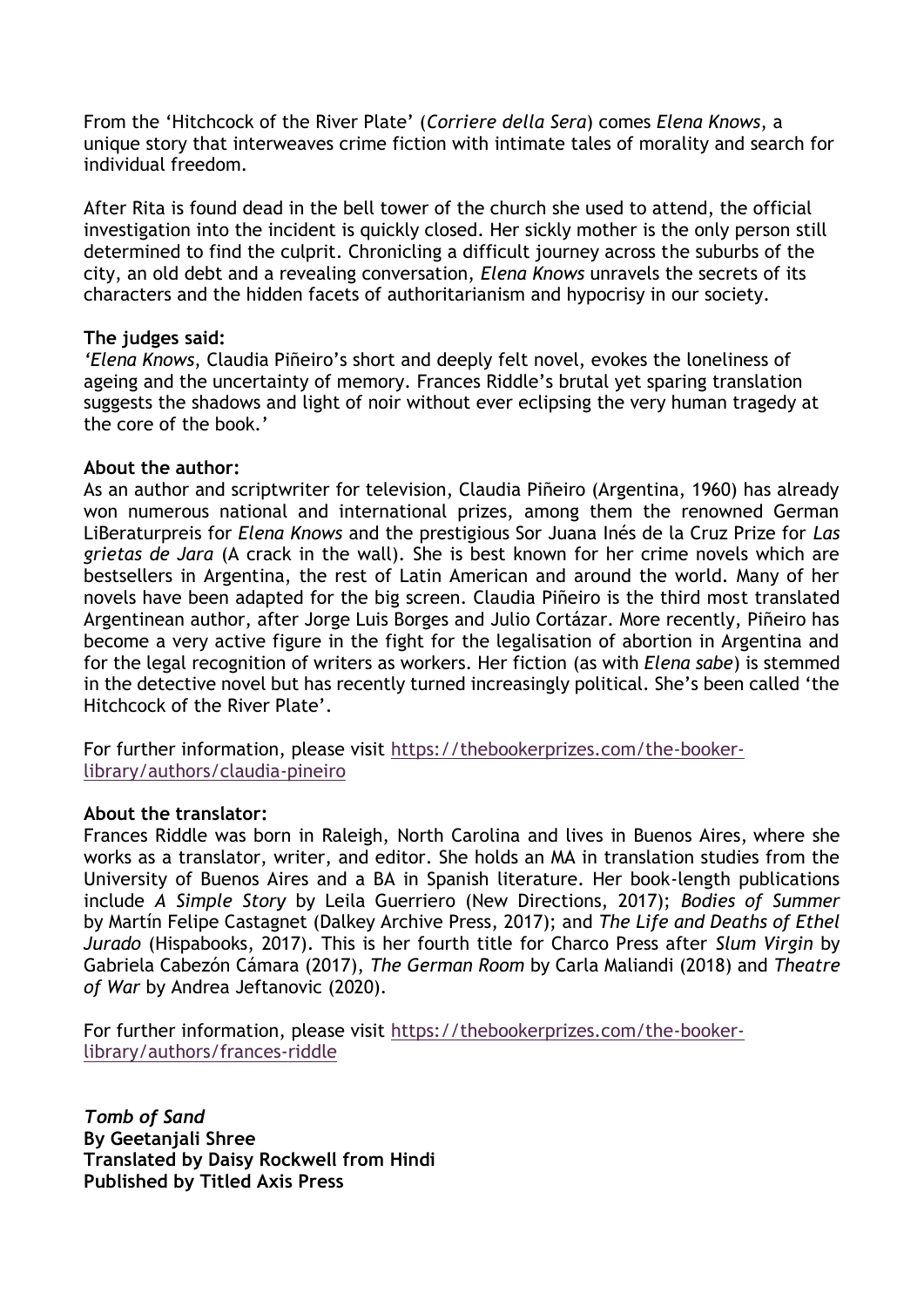For further information, please visit [https://thebookerprizes.com/the-booker](https://thebookerprizes.com/the-booker-library/books/tomb-of-sand)[library/books/tomb-of-sand](https://thebookerprizes.com/the-booker-library/books/tomb-of-sand)

#### **Publisher's synopsis:**

In northern India, an 80-year-old woman slips into a deep depression at the death of her husband, then resurfaces to gain a new lease on life. Her determination to fly in the face of convention –including striking up a friendship with a hijra person – confuses her bohemian daughter, who is used to thinking of herself as the more 'modern' of the two.

To her family's consternation, Ma insists on travelling to Pakistan, simultaneously confronting the unresolved trauma of her teenage experiences of Partition, and reevaluating what it means to be a mother, a daughter, a woman, a feminist.

Rather than respond to tragedy with seriousness, Geetanjali Shree's playful tone and exuberant wordplay results in a book that is engaging, funny, and utterly original, at the same time as being an urgent and timely protest against the destructive impact of borders and boundaries, whether between religions, countries, or genders.

# **The judges said:**

'The constantly shifting perspectives and timeframes of Geetanjali Shree's inventive, energetic *Tomb of Sand* lead us into every cranny of an 80-year-old woman's life and surprising past. Daisy Rockwell's spirited translation rises admirably to the complexity of the text, which is full of word play and verve. A loud and irresistible novel.'

#### **About the author:**

Author of three novels and several story collections, Geetanjali Shree's work has been translated into English, French, German, Serbian, and Korean. She was born in Mainpuri, India, in 1957. This is the first of her books to be published in the UK. She has received and been shortlisted for a number of awards and fellowships, and lives in New Delhi.

For further information, please visit [https://thebookerprizes.com/the-booker](https://thebookerprizes.com/the-booker-library/authors/geetanjali-shree)[library/authors/geetanjali-shree](https://thebookerprizes.com/the-booker-library/authors/geetanjali-shree)

#### **About the translator:**

Daisy Rockwell is a painter, writer and translator living in Vermont, US. She was born in 1969 in Massachusetts. She has translated a number of classic works of Hindi and Urdu literature, including Upendranath Ashk's *Falling Walls*, Bhisham Sahni's *Tamas*, and Khadija Mastur's *The Women's Courtyard*. Her 2019 translation of Krishna Sobti's *A Gujarat Here, a Gujarat There* was awarded the Modern Language Association's Aldo and Jeanne Scaglione Translation Prize.

For further information, please visit [https://thebookerprizes.com/the-booker](https://thebookerprizes.com/the-booker-library/authors/daisy-rockwell)[library/authors/daisy-rockwell](https://thebookerprizes.com/the-booker-library/authors/daisy-rockwell)

*The Books of Jacob* **By Olga Tokarczuk Translated by Jennifer Croft from Polish Published by Fitzcarraldo Editions**